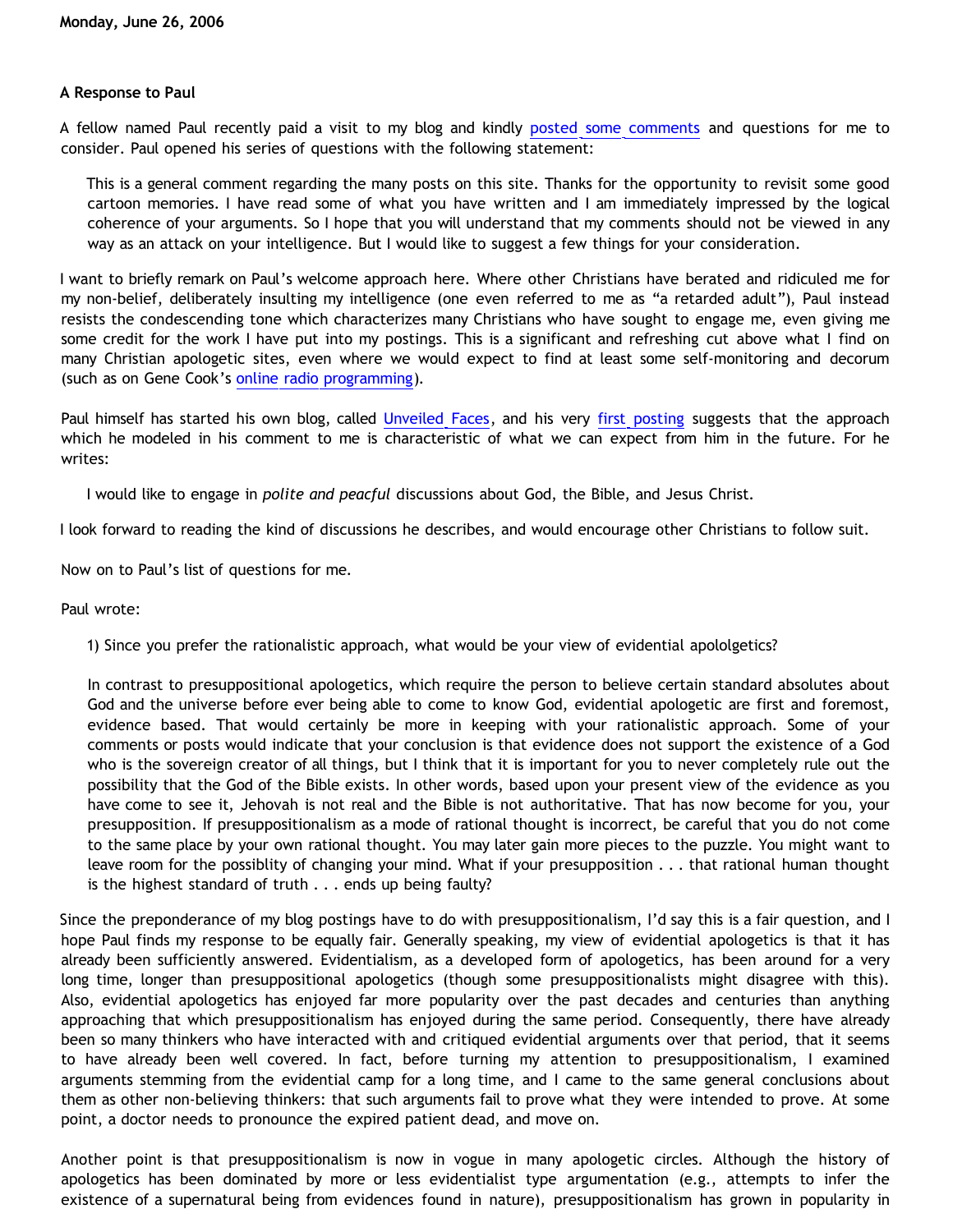recent years, and is thus becoming more and more common and relevant in the arena of Christian apologetics. In tandem with this is the fact that there are not many sources offering good analysis of and well considered responses to presuppositionalist positions (though this is certainly changing). And while I realize that most philosophers would probably dismiss presuppositionalism as rather unserious, this may possibly change if good answers to presuppositionalism cannot be found while more and more youngsters fall under its captivating spell. In other words, I expect we'll see more presuppositionalists in the future, so I'm assembling a source to provide well-needed counterbalance.

Now I have noticed the tendency among presuppositionalists to retreat to more or less evidentialist postures, once their presuppositionalist positions have been effectively demolished. The "true believer" presuppositionalists see this kind of move as an abandonment of the only biblically warranted approach to apologetics, while others argue that evidential-type arguments are inevitably needed to support presuppositionalist points. It is interesting to observe the disputes among Christian apologists on which is the best or proper or divinely sanctioned method of apologetics. For brining out this aspect alone, I find Cowan and Gundry's *Five Views on Apologetics* quite informative and most enjoyable.

It is true that evidential apologists claim to have actual evidence which supports the claim that their god exists, and they do seem to disagree with presuppositionalists by assuming or implicitly granting, contrary to presuppositionalism, that non-believers are able to examine this evidence independently of subliminal pre-commitments to anti-theistic attitudes which "distort" or "corrupt" their reasoning process. Presuppositionalists have objected to this stance by stating that Christian god-belief requires a complete rototilling of one's most fundamental worldview conceptions, whereas the evidential method, at least according to presuppositionalists, implies that Christian god-belief can fit comfortably atop the non-believer's basic worldview assumptions without necessarily requiring them to be uprooted and discarded. Many presuppositionalists accuse evidentialist apologists of the same "myth of neutrality" that non-believers are said to be guilty of. Of course, I realize that many apologists would consider this whole controversy to be far more nuanced than my rough description might at first blush seem to allow, but I'm not intending to write an introduction to an anthology here. However, I do have my own theory as to why controversies like this persist among apologists.

Paul mentions that portions of my writing "would indicate that [my] conclusion is that evidence does not support the existence of a God who is the sovereign creator of all things." The key word here is *conclusion* - and I appreciate Paul's resistance of the common presuppositionalist tactic of characterizing every position a non-believer has as a " presupposition" – that is, as a position held without the benefit of prior rational support. I did not "just decide" one day that there's no evidence for the existence of a god as if the facts of reality simply rearranged themselves according to my druthers. After all, one of my most fundamental recognitions is the fact that truth does not conform to one's wishing, so I would be inconsistent with my own foundations to suppose that I could simply decide that there's no evidence for something, as if I could dictate reality according to my preferences. Rather, I do take a rational approach to the matter, carefully considering what has been claimed and what has been presented as evidence in support of what has been claimed, and examining how well the two measure up.

But consider: What can we look at in nature and conclude just from looking at it that, "Aha! A supernatural being exists!"? Anything that can be presented as "evidence" for the existence of a supernatural being, typically itself turns out to be something that is itself natural. I already see this as a major stumbling block for the evidentialist's task. We are told that a *supernatural* being exists, but the evidence provided to support this claim is itself *natural*. I can see how the natural serves as evidence of something else that is natural, but I fail to see how something that is natural can serve as evidence of something that is "supernatural." In my blog [Is Human Experience Evidence of the](http://bahnsenburner.blogspot.com/2005/06/is-human-experience-evidence-of.html) [Christian God?](http://bahnsenburner.blogspot.com/2005/06/is-human-experience-evidence-of.html) I ask the question:

How does that which is natural, material, finite and corruptible serve as evidence of that which is supernatural, immaterial, infinite and incorruptible? In other words, how does A serve as evidence of non-A?

Perhaps at this point a good understanding of what 'supernatural' is supposed to mean is needed. Since my worldview does not affirm anything it calls "supernatural," it is not up to me to supply the meaning of this term. But I certainly reserve the right to question any definitions put forth for it, and to determine how suitable they are for purposes of isolating the essentials that things which are said to be supernatural share in common. Further questions, such as those relating to epistemic methodology, are waiting to be answered as well, such as: How can one discover something that is said to be supernatural? In what form can one have awareness of that which is said to be supernatural? How can one verify that something claimed to be supernatural is in fact supernatural? How can I distinguish what the Christian is calling 'supernatural' from something he may merely be imagining? Etc.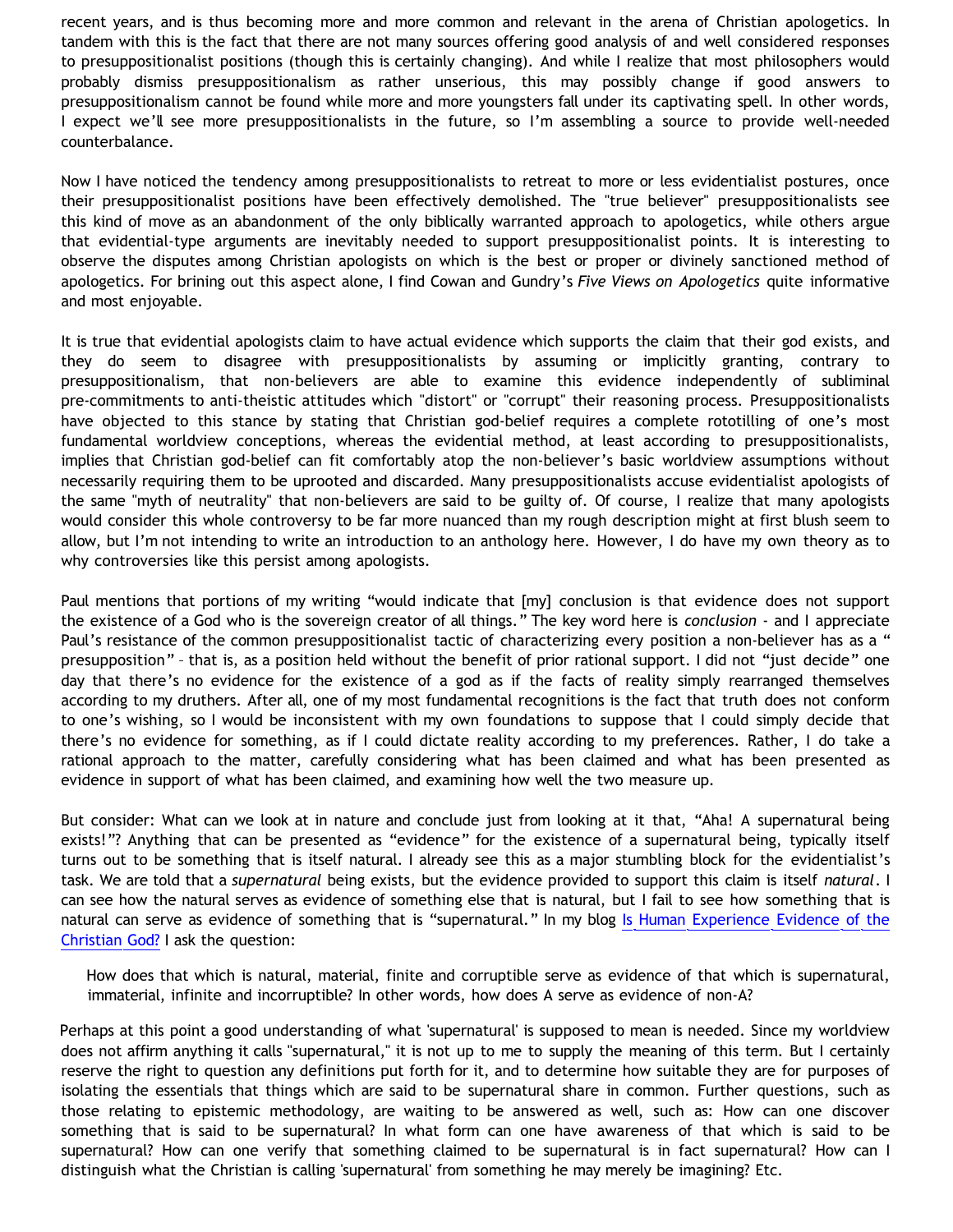Christians have told me that when they look at the stars, watch a sunset, or marvel at the beauty of a forest or painted desert, they see evidence of the existence of their god. Muslims have claimed the same evidence on behalf of their Allah, which is also supposed to be supernatural. When I visited the Lahu tribe in northern Thailand, they pointed to nature as evidence of their Geusha. But in each case, the things these people point to are finite, physical things. So how do they serve as evidence of something that is said to be infinite and non-physical? They tell me that the complexity of living organisms is evidence for the existence of a supernatural creator. But living organisms are natural, physical, finite and corruptible, while they're god is said to be supernatural, non-physical, infinite and incorruptible. So how do living organisms serve as evidence of something they are not? They tell me that I cannot explain the existence of life on the basis of my non-theistic worldview, and then proceed to point to their allegedly living god as the explanation. But if living things need an explanation outside of life that distinguishes them from other things, how does pointing to something that is itself said to be living serve to explain life? In pointing to their god as an explanation for life, these apologists simply move the need for an explanation back one step rather than giving anything that can be accepted as a serious explanation. And even then, it can only be accepted on someone's say so. The same is the case with the demand for an explanation for rationality: if rationality needs an explanation by appealing to something beyond man's nature, and that explanation is said to be found in a rational god, what explains the rationality that has been attributed to this god? Their god, they tell me, is impervious to any requirement for explanation. This tells me that they have run out of explanations once they get to their god, and so bring the intellectual process to a dead stop once they arrive at their god.

At any rate, I don't think any apologetic argument for the existence of a god, whether evidential, presuppositional, etc., will be successful. That is because I am entirely convinced that god-belief is false to begin with. Likewise, I would say that any attempt to prove the claim that squares are are both square and circular is doomed to failure, because I am entirely convinced that squares are not circular, and that circles are not square. Some may want to say I am closed-minded, bigoted, or simply foolish for making such statements. They are free to hold these opinions, just as I am free to hold to my verdicts. But I do welcome further inquiries.

Paul's second point was the following comment:

2) Your communicative skills may be superior to most, but that does not mean that your conclusions are.

I was often frustrated as a student by one particular English teacher. I learned much from her, because she was very intelligent and highly skilled in the English language, but the frustration came from not being able to "out-debate" her. Even when I knew that she was wrong and I was right, she could still "win" the argument. Even when SHE knew that she was wrong (and would smile at me with a knowing look on her face), she could still "win" the argument. I could say more, but it would sound like I am trying to flatter you by praising your intelligence. Just remember that it is possible to be an impeccible debater, and still be wrong.

While noting the caveat that Paul embedded in this comment, I do appreciate its complimentary sentiment. And I also appreciate his point: just because I may be skilled at communicating my thoughts, this alone does not mean that my thoughts are flawless or that my conclusions are entirely sound. Of course, I recognize this, so I do try my best to be careful. At the same time, I am not afraid per se of making mistakes, for I find that I have learned some of my most valuable lessons as a result of making mistakes. This in itself is a lesson I have learned as a musician. If I were to allow the fear of making mistakes control me, I would never have sat down at the piano a second time. I was born ignorant and unskilled, and will always be ignorant of and unskilled at many things. I am fallible and I will always be capable of erring. I made peace with these facts long ago. My worldview is not one which will condemn an individual for having 'spots and wrinkles', as it were. To me, it is more important to be honest than to avoid making mistakes, as one can make mistakes and still be honest, and go on to enjoy the benefit of learning from those mistakes to boot. Someone who never makes mistakes may never learn more than he already knows.

I can also sympathize with Paul's anecdote here. When I was in my teens, I was thoughtful, but I had to admit that I was not a very skilled thinker in spite of my scholastic achievements, which were admired by my peers. Having older siblings and a mother who were sharp as whips, often made me feel as though I had a lot of catching up to do if I wanted to spar on their level. After all, even my sisters were significantly older than me, and were well ahead of me by the time I came along. I remember being frustrated by simple one-liners that I often fielded when I tried to make an intelligent point.

Unfortunately, at that time in my life I tended to do what so many people do, namely presume the superiority of other minds. Along with a few other key defects in my psychological make-up, it was this bad habit that I developed and did not adequately check that made me vulnerable to religious suggestion in my early 20s. The presumption that other minds are superior in some respect, effectively disarmed my own mind, at least in certain social contexts, and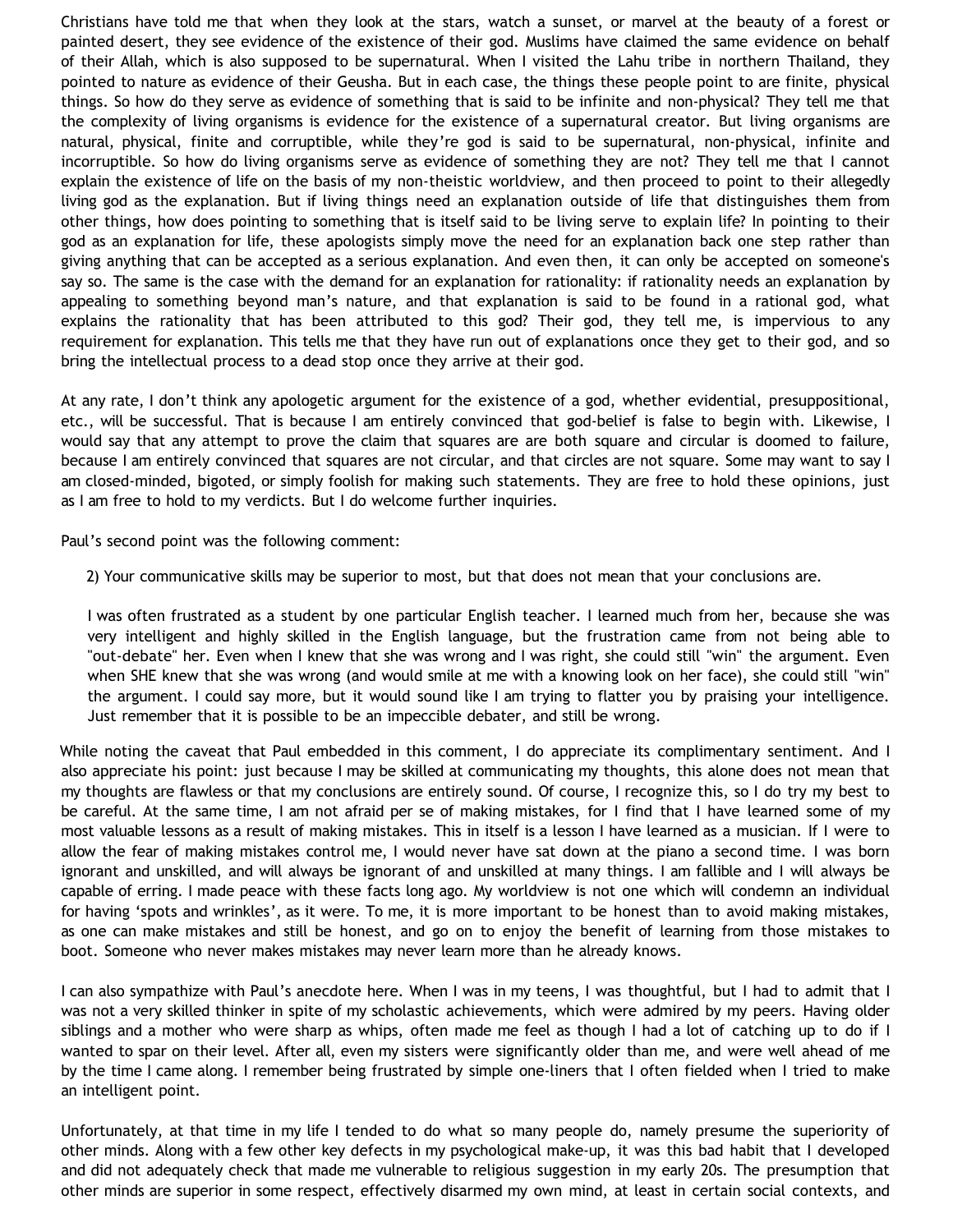eventually led to my being seduced into religious belief. Without really realizing it, I tacitly assumed out of habit rather than for any good reason, that at least some other minds were superior to my own, and this put me in a position to take what they claimed "on faith." Christianity quickly turned me into the psychological yes-man that it requires of men.

I have never thought of myself as an "impeccable debater," even though I suppose I've grown in this area over the years. Rather, I think of myself just as I state in my blogger profile: I am a Man, and I think with my own mind. If others think I have erred, I welcome their efforts to show where I've gone wrong. But that's just it: Where exactly has my reasoning gone wrong?

Paul then asked a series of questions in his third point:

3) If your own intelligent words and thoughts are carefully crafted, does not reason lead us to conclude that the source of your intelligence (your mind/your brain) is carfully crafted as well?

At this point, I doubt that the suggestion of an "intelligent designer" comes as a surprise. Nevertheless, it amazes me to think that such an intelligent person as yourself would not acknowledge your creator. Wouldn't it be a shame to come to the end of life and find out that you were wrong? Can you just imagine . . . imagine God saying to you that you had much less excuse than the majority of people since he had given you a superior intelligence to see all the intricacies of his creation? Can you imagine standing in his presence, and suddenly realizing that you had used the mind that he had given you . . . to marginalize his sovereignty or to reject the fact that he existed? I know you can come up with a rational response to this line of questioning, but nevertheless, what if?

Consider the implications if we vary the condition on which this question rests: If a person's words and thoughts are *carelessly* crafted, does not reason lead us to conclude that the source of that person's intelligence (his mind and/or brain) are *carelessly* crafted as well? That is to say, the cogency of the desired outcome here depends greatly on the skill level of the one taken as a sample. If carefully crafted thoughts imply a carefully crafted mind/brain which thinks them, do not carelessly crafted thoughts then imply a carelessly crafted mind/brain which thinks them?

However, my primary response to such questions would be to point out the following. I was not born with the ability to put carefully crafted arguments together. Indeed, many of my detractors today claim that my arguments are very poorly crafted, while yet others say I never present any arguments to begin with. (Mind you, the latter seem to be of the type who think the statement "without God, you can't prove anything" constitutes an argument.) One's skill in any ability is something he *develops over time*. We aren't born with these skills, as we would expect if our minds and bodies were well designed finished products. At this point, defenders of the design argument need to shift their premise enough to allow for this, saying that we would have needed to be designed just to have the capacity to develop any abilities in the first place. But if I were to suppose that my brain, because of its capacity for consciousness, required a conscious designer, I would likewise think that its designer itself required a designer, and so on, ad nauseum.

Am I not acknowledging my creator? Well, who is my creator if not *myself*? I am who I am and where I am as a result of my own choices and actions. I have always had the choice to think, or to evade thinking. There was a time in my life when I evaded, and that was when I was a Christian. Then I realized the importance of the choice to think. No one else chose for me (I'm not a character in someone's cartoon, or a puppet dangling on a string). I chose for myself to develop my mind as I did, and I put in the work and effort to make my mind what it is now. You've heard the expression "self-made man." There's a reason why this expression came into use. As I mentioned, I was not born with the abilities I have now. I worked very hard to develop them. No one came along and just gave them to me. I could have just as easily chosen to sit back and watch reruns for all my life. I was the one who chose to develop my mental abilities and apply my mind to the task of living my life, to put in a good day's work, to pursue those values which I have chosen, values which make my life possible and worth living. I had some good models along the way, I also had some bad ones as well. I sought, by my own choice, to emulate the best of the better models, and to refrain from taking on the bad habits of those models I judged to be inferior to what I want to achieve in myself. After all, it is in *my Self* that I live, move and have my being. I am an ever-increasing sum of accomplishments and failures, with more accomplishments and fewer failures as I go.

There's no question that we can imagine a god doing one thing or saying something. But the point is that this is all one *can* do, since we do not find a god in reality. So all we're left with is what we can *imagine*. And throughout the ages, men have imagined all kinds of gods. I can imagine all kinds of things. That does not make what I imagine true or even place what I imagine within the realm of possibility. I can imagine, just as easily as standing before the Christians' god, also standing before the Muslims' Allah, the Lahus' Geusha, the deities of Mt. Olympus, the Vikings'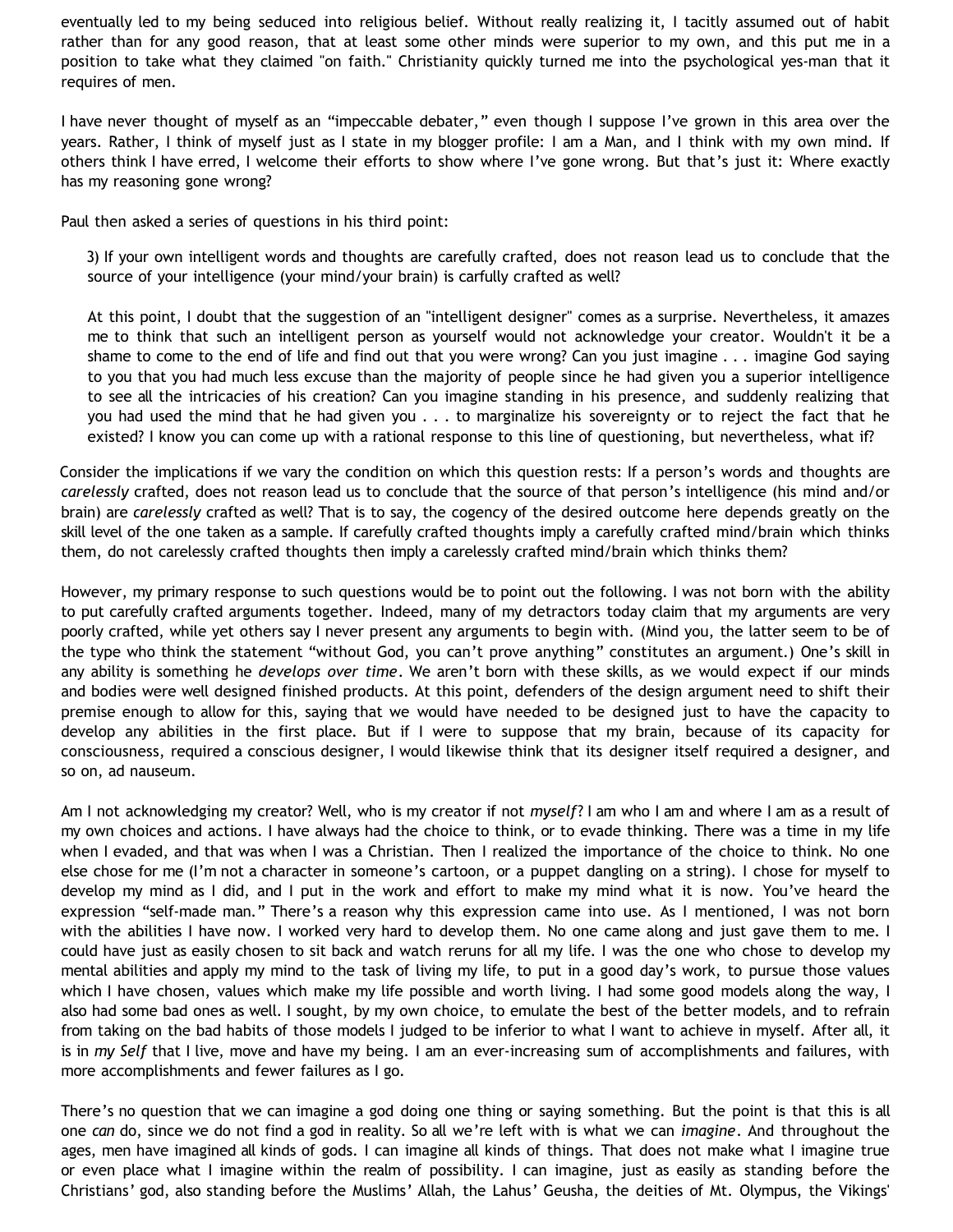Odin, etc.

The whole line that human beings find their source in the Christian god is quite incoherent. The source here is said to be perfect and infallible, omnipotent and incorruptible. But human beings are far from perfect and infallible. The source claimed for man does not at all cohere with any aspect of the state of man. Essentially, we have what I would call the problem of deficiency. If the product has any defects, how can it be claimed to have come from a *perfect* source? A creator that creates *imperfection* cannot be a *perfect* creator, because a perfect creator by definition would not create something that is imperfect. Its purposes would be perfect, which would disallow any intended imperfections. Its abilities would be perfect, which would disallow any unintended imperfections. Suppose someone told you that he was a perfect bread maker, but every piece of bread you sample from his ovens was either undercooked, charred to a crisp or so hard that you couldn't take a bite out of it without cracking your tooth. When you tell him that he has yet to perfect his bread making technique, he scoffs and says "Well, I intended my bread to be like this!" Would this at all seem plausible?

In his final point Paul gave some words regarding the notion of faith:

4) Faith, by the nature of what it is, is much harder for the intelligent mind to submit itself to.

Faith requires leaning on someone or something else, instead of self. Quite frankly, you might not see any need to do so. A person with seemingly impeccable logic would have much more reason to feel self-sufficient. If you feel like you have something solid to lean upon, why would you look for anything firmer to give you support? Especially when, from your perspective, other things seem to be as reliable as a swaying reed. Except in this case, the kind of support needed is not physical, but a support for life. Upon what should the whole of life be rested? For you, it seems that it is human logic and reasoning. And there is no doubt that what you have chosen is far superior to the weak things that many choose to rest their lives upon. Some rest their lives on physical security or provision. Some rest their lives on social acceptance or being loved. Some rest their lives on social superiority (physical, intellectual, talent-related, position/rank). And then others rest their lives on that which supercedes this present life . . . the possibility that there is presently something that transcends what we call space and time. Ultimately, even though I could call upon an enormous body of evidence to demonstrate the reality of Jehovah and the reliability of the Bible . . . ultimately that requires faith . . . faith in someone beyond yourself. To lean on someone who is presently unseen. And for a person with reason enough to trust himself, because of his intellectual prowess, faith of that kind is very difficult.

After reading through this statement a few times, the one question that I continually come back to is: what exactly is this 'leaning on someone' supposed to accomplish? Is it supposed to accomplish something one should do for himself, but doesn't want to? Is it supposed to accomplish something one needs, but cannot do for himself? Is it supposed to make one feel better about himself? Perhaps my question boils down to this: *Do I need faith?* And, if one answers "Yes, Dawson, you do need faith," *why does he think I need it?* At this point, we'd need a really good understanding of what is meant by faith. Paul indicates what faith requires, distinguishing it from self-reliance. Paul concedes that I might not need to lean on someone or something other than myself. Perhaps we need a good understanding of what "lean on" means in this context. I "lean on" my wife, for instance, to help me in many tasks. But I would not call this an expression of faith in the sense of leaning on someone I cannot see. For I can certainly see my wife. But I do not expect her to do my thinking for me.

Paul asks "upon what should the whole of life be rested?" My answer would be: on that which can support a life as it should be lived. And of course, I hold that it is up to each individual to determine for himself how he should live his life. I live for my own sake, and intend to lead an independent, productive life, increasing my skill set and knowledge of the world according to my interests as I go. I intend to lead a happy and spiritually nourished life, as I have done so successfully since my departure from Christian mysticism. Reason is what makes all this possible. It is not just a tool that can be picked up and put back down when it no longer suits my needs. On the contrary, it is the only standard that can suit my needs, since my needs are life-based needs, needs dictated by my nature as a biological organism with the capacity for conceptual awareness. I can take reason wherever I go, I can use it wherever I am. It will suit my needs so long as they are rational.

## by Dawson Bethrick

*posted by Bahnsen Burner at [7:00 AM](http://bahnsenburner.blogspot.com/2006/06/response-to-paul.html)*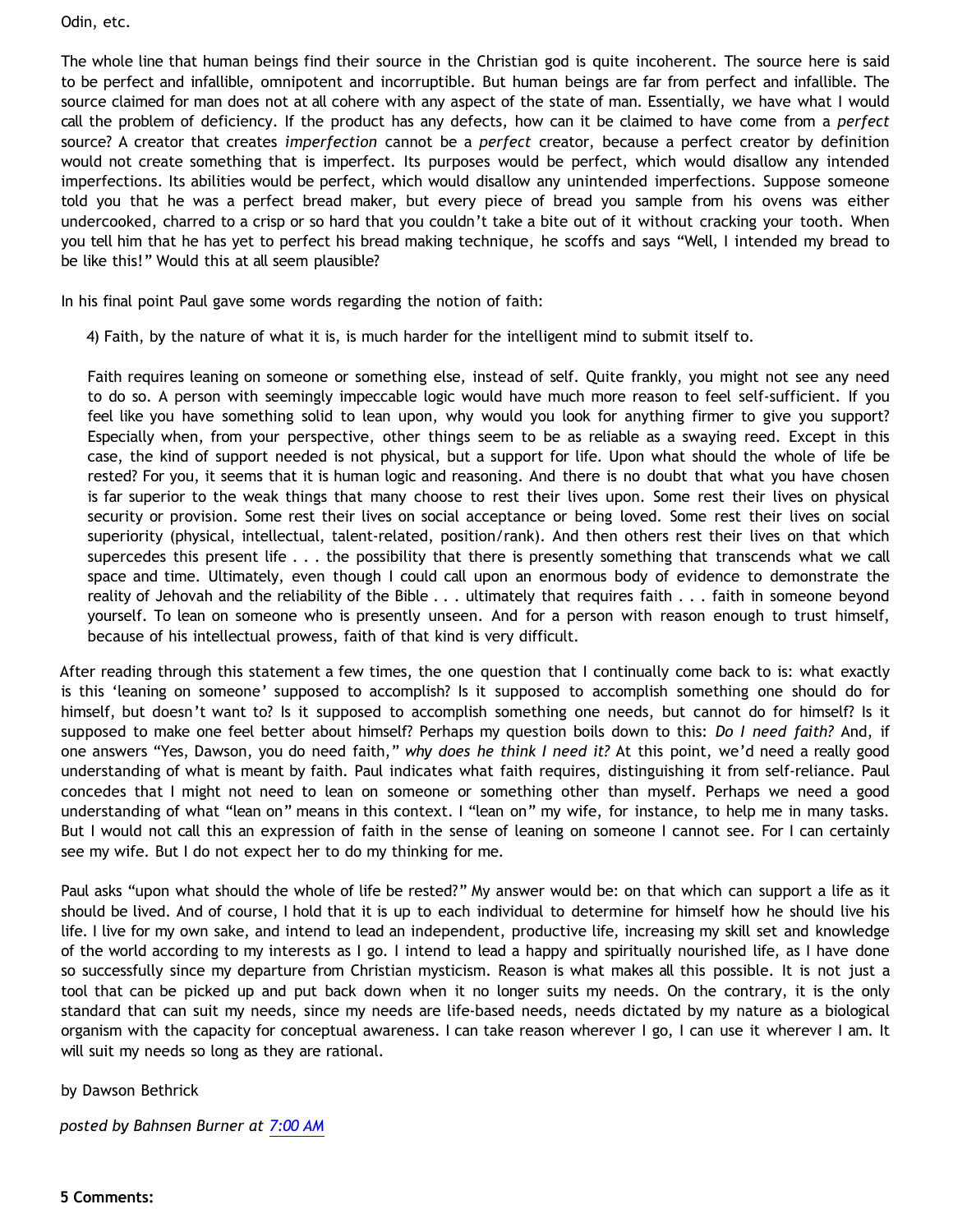[Jerry](http://www.blogger.com/profile/12959741) said...

[quote]Nevertheless, it amazes me to think that such an intelligent person as yourself would not acknowledge your creator.[/quote]

My creator would be natural selection and the natural forces that exist in the universe. I certainly acknowledge that. Why does Paul assume that the creator has to be conscious?

[June 26, 2006 6:47 PM](http://bahnsenburner.blogspot.com/2006/06/115137287271007808)

[Jerry](http://www.blogger.com/profile/12959741) said...

[quote]Wouldn't it be a shame to come to the end of life and find out that you were wrong? Can you just imagine . . . imagine God saying to you that you had much less excuse than the majority of people since he had given you a superior intelligence to see all the intricacies of his creation?[/quote]

You are assuming that these "intricacies" have no natural explanation. Even if they don't it doesn't mean that one doesn't exist.

The fact of the matter is that we gain knowledge about reality via the senses. To sense something "intricate" and then conclude that it was created by a supernatural entity is to commit the fallacy called "argument from incredulity". It's a form of non sequitur.

Many years ago the ancient people saw the tides come in and leave and they concluded that the gods were responsible for this action. But of coarse we know better today. We know how these things happen and the gods "explanation" is not necessary.

Notice something about all of these arguments from design by theist. They all appeal to ignorance. The god hypothesis in order to survive must stay within the confines of ignorance.

But most importantly I truly believe that Dawson is coming to his conclusions honestly such as I am. It would be dishonest of Dawson or anyone for that matter to abandon his conclusions on a "what if I am wrong" premise because it is to reject the very use of the mind that this god allegedly created.

Let's apply this type of reasoning to Paul. Is Paul a Catholic or a protestant? If a protestant well then he may be wrong if the Catholics are right, or if the Muslims are right. No matter who you are or what you think there is going to be someone there to say to you, "Ah ha, but you could be wrong and if I an right you will suffer!"

Why do you Paul, hold to your theological conclusions that you hold to even though there are many people who say that you will suffer for the conclusions that you hold to? You could be wrong to! Why do you want Dawson to capitulate to such reasoning but you yourself will hold steadfast to your views despite the multitude of people who disagree with you and say that you will go to hell for it?

[June 26, 2006 7:08 PM](http://bahnsenburner.blogspot.com/2006/06/115137409111936274)

the arkie said...

Thanks for your response, Dawson.

I don't have time for a continued discussion right now, but I would like to engage in more discussion as time allows. But one brief comment about faith. Faith does not have to be "blind" in order to be faith. You most likely do have faith in your wife. Trusting her to be honest . . . able to rely upon her in various ways. Not asking her to do your thinking for you, but (hopefully) willing to trust her thoughts if they prove to be superior to yours (on occasion (smile) ). But more detailed comments will have to come later.

And Jerry, I still believe God is responsible for the tides . . . (smile). An appeal to ignorance? Come now . . . that is an atheistic a priori . . . an assumption that human reasoning and scientific observation exhausts the possible sources of intelligence (or ignorance). And I am addressing Dawson as a man who once held to Christian ideas, and who might still be in the process of consideration, regardless of how determined he is in his present conclusions. I am not ignoring your other comments, but it takes time to answer appropriately.

When I can, I will try to put in my first post . . .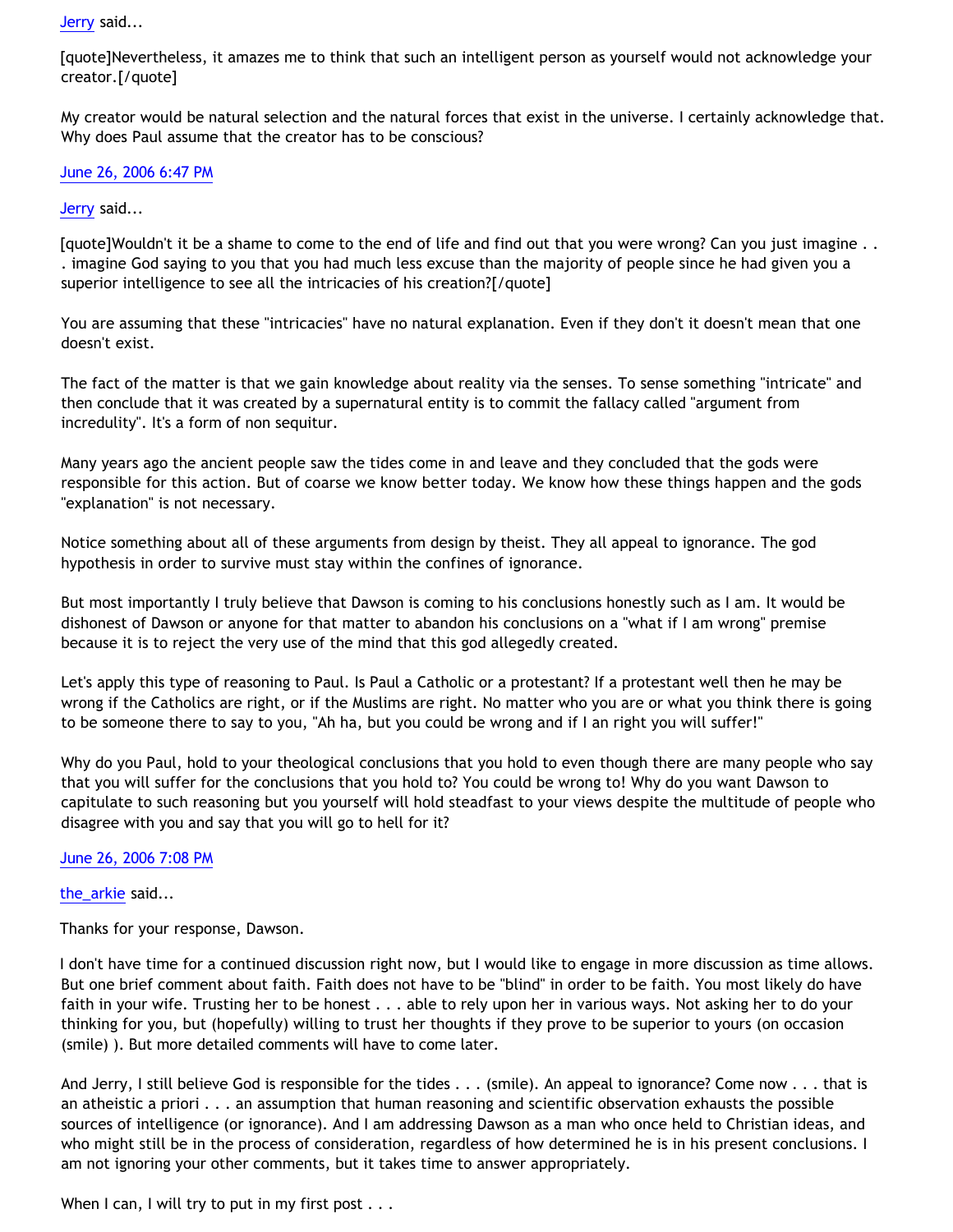## [July 08, 2006 8:56 PM](http://bahnsenburner.blogspot.com/2006/06/115241740785327649)

[Bahnsen Burner](http://www.blogger.com/profile/7766918) said...

Hello Paul,

I'm glad you have come back to me. I can certainly understand and sympathize with your time constraints. I, too, have similar limitations. But I will try to make myself available if the discussion seems worthy of my time.

As for faith, I tend not to use the expression "blind faith" simply because I think it is an inherent redundancy. I realize Christians resist this, but that is because their worldview compels them to through its admission to being a faith in the first place.

My trust in my wife has nothing to do with faith, because she proves herself to me everyday. Faith is simply not required. And there are times when her viewpoint is wiser than mine. But accepting that is not an act of faith, for the determination that her suggestions are wiser than my initial inclinations on certain matters is borne on rational considerations, not by consulting a confession of faith.

Also, you will find that I agree with Jerry on the reliance of god-belief on human ignorance. This is not at all "an atheistic a priori," but a conclusion which has been confirmed time and time again as a result of repeated interactions with what Christians offer as arguments or reasons for their stated beliefs. I find this even in the case of presuppositional apologetics, where it is most obvious to me that the arguments presuppositionalists employ are premised on ignorance of how the mind works in forming concepts and of the basic nature of the relationship consciousness has with its objects. Apologists for Christianity circle around any whiff of ignorance, like vultures circling around a wounded animal on the ground. When they perceive ignorance on some issue, they see an opportunity to widen a gap big enough to fit their god-belief. I've seen this over and over and over again, so it is certainly not an "a priori" assessment. I would not be the first to point out the kinship between Christian apologetics and defeatist skepticism. Waiting in the wings there's always the ready retort, "You can't know that God does not exist!" Really? Essentially the Christian spouting this kind of retort is saying that his god created men with minds that simply cannot work. Can I not know that square circles do not exist? Religious belief is all about negating the human mind, not empowering it. The objective of apologetics is not to enlighten man, but to break his spirit. And against the backdrop of such a self-refuting context, we're supposed to be impressed with theistic arguments? You will be disappointed here, Paul, for I see through the game already.

Regards, Dawson

## [July 09, 2006 12:04 PM](http://bahnsenburner.blogspot.com/2006/06/115247188733922207)

[the\\_arkie](http://www.blogger.com/profile/26467963) said...

I got my first post up and running. Perhaps it will give you a better idea of where I am coming from.

I think that you and I have different definitions of faith. Faith is not negated by proofs. Faith is bolstered by proofs and thus is able to make the next step with confidence even if the next step is not yet visible or proven. Like a chair that has held you each of the last 100 times you have sat in it, so you have faith that it will hold you again, and so you sit in the chair with confidence. That kind of faith is not blind. It is reasonable and logical.

You also said: Religious belief is all about negating the human mind, not empowering it. The objective of apologetics is not to enlighten man, but to break his spirit.

That, of course, is a major assumption. It is assuming that you are familiar with all religious thought and all apologetics. Regardless of how much personal research and experience you have regarding these subjects, you are making a generalization that is unwarranted.

Since you were a Christian at some time in the past, what kind of experience was it for you? My first assumption is that something about the experience must have been negative, otherwise you would probably still be a Christian. Perhaps that also influences the strength of your opposition to Christian or Biblical teaching today. You don't seem to be "neutral" toward Christianity, but rather "negative."

Is that purely a logical negative response, or are there some negative emotions in there as well?